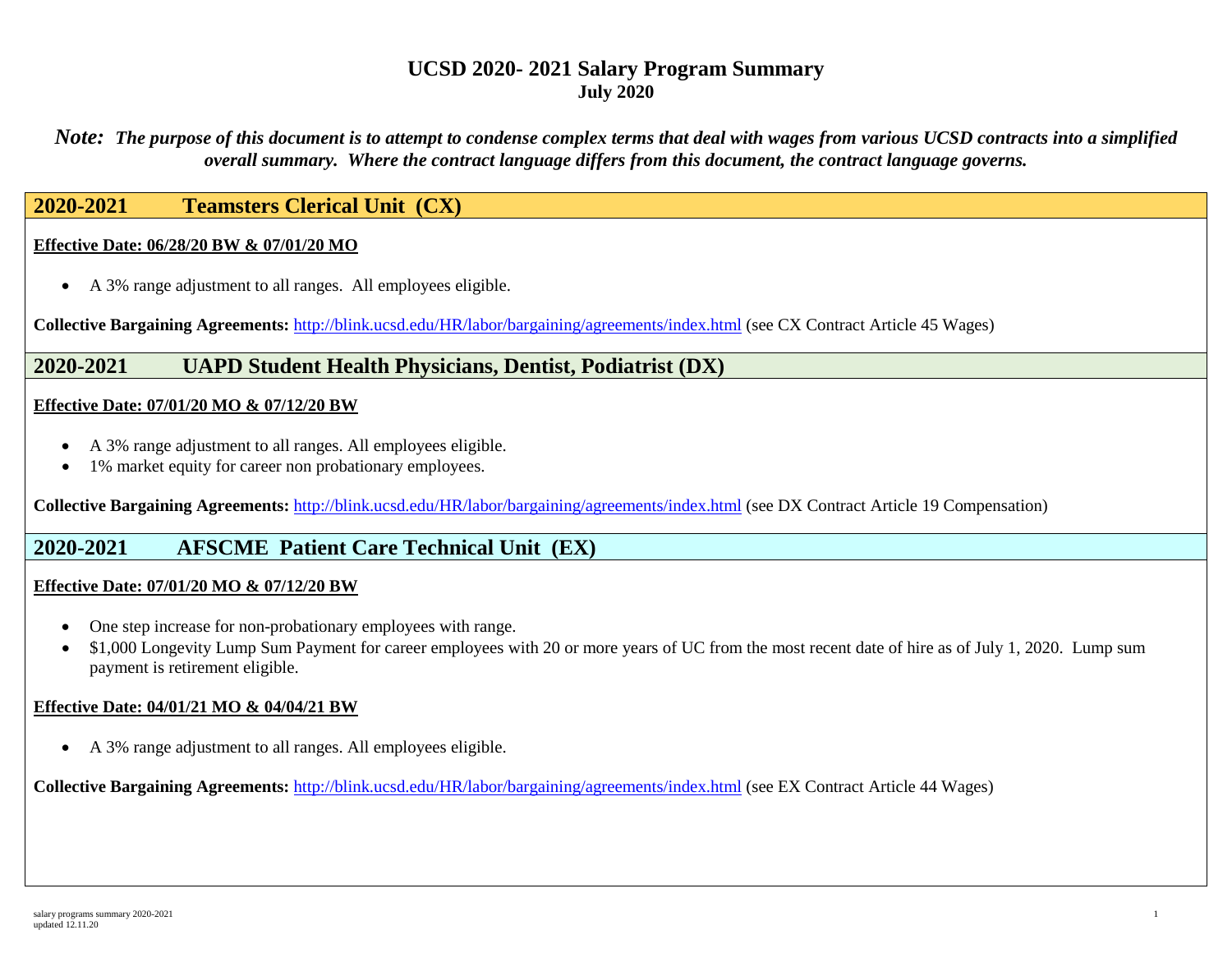# **2020-2021 UPTE Health Care Professional Unit (HX)**

#### **Effective Date 07/01/20 MO & 07/12/20 BW**

• A 3% range adjustment to all ranges. All employees eligible

#### **Effective Date 01/01/21 MO & 01/10/21 BW**

- One-step advancement for career, non-probationary employees with a rating of satisfactory or better.
- 2% lump sum payment for employees at the maximum step prorated based on appointment percentage.

**Collective Bargaining Agreements:** <http://blink.ucsd.edu/HR/labor/bargaining/agreements/index.html> (see HX Contract Article 5 Compensation)

### **2020-2021 SETC Skilled Crafts Unit (K6)**

#### **Effective Date: 06/28/20 BW & 07/01/20 MO**

• A 3% range adjustment to all ranges. All employees eligible.

**Collective Bargaining Agreements:** <http://blink.ucsd.edu/HR/labor/bargaining/agreements/index.html> (see K6 Contract Article 43 Wages)

### **2020-2021 CNA Nurses Unit (NX)**

#### **Effective Date: 06/28/20 BW & 07/01/20 MO**

- All NX employees on a step structure and currently on steps 1-14 will receive a one-step increase.
- Nurses currently on step 15 will be reviewed for possible advancement to step 16 (which requires 15 years of licensed nursing experience and 10 years UC experience). Nurses currently at step 16 will be reviewed for possible advancement to step 17 (which requires 20 years of licensed nursing experience and 15 years UC experience). Nurses currently at step 17 will be reviewed for possible advancement to step 18 (which requires 25 years of licensed nursing experience and 20 years UC experience). Advancements to step 16-18 will be determined by departments.

#### **Effective Date: 12/27/20 BW & 01/01/21 MO**

• A 4% range adjustment to all ranges. All employees eligible.

**Collective Bargaining Agreements:** <http://blink.ucsd.edu/HR/labor/bargaining/agreements/index.html> (see NX Contract Article 40 Wages)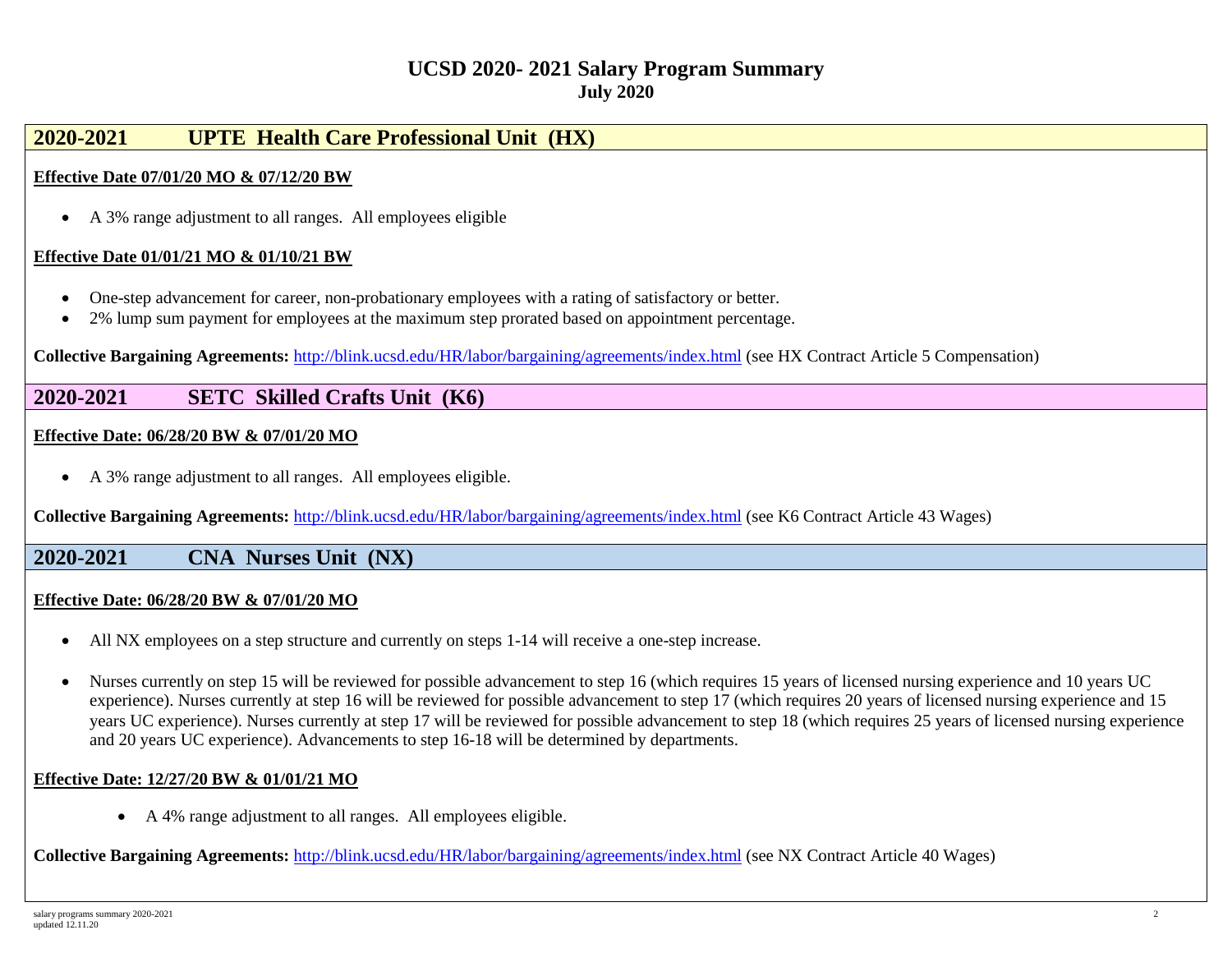## **2020-2021 FUPOA Police Unit (PA)**

### **Effective Date: 07/01/20 MO & 07/12/20**

• A 3% range adjustment to all ranges. All employees eligible.

**Collective Bargaining Agreements:** <http://blink.ucsd.edu/HR/labor/bargaining/agreements/index.html> (see PA Contract Article 29 Wages)

### **2020-2021 UPTE Research Unit (RX)**

#### **Effective Date: 07/01/20 MO & 07/12/20 BW**

• A 3% range adjustment to all ranges. Those employees who pay equal or exceeds the salary range maximum after the adjustment are not eligible for a salary increase.

**Collective Bargaining Agreements:** <http://blink.ucsd.edu/HR/labor/bargaining/agreements/index.html> (see RX Contract Article 6 Compensation)

### **2020-2021 AFSCME Service Unit (SX)**

#### **Effective Date: 07/01/20 MO & 07/12/20 BW**

- One step increase for non-probationary employees with range.
- \$1,000 Longevity Lump Sum Payment for career employees with 20 or more years of UC from the most recent date of hire as of July 1, 2020. Lump sum payment is retirement eligible.

#### **Effective Date: 10/01/20 MO & 10/04/20 BW**

• A 3% range adjustment to all ranges. All employees eligible.

**Collective Bargaining Agreements:** <http://blink.ucsd.edu/HR/labor/bargaining/agreements/index.html> (see SX Contract Article 44 Wages)

### **2020-2021 UPTE Technical Unit (TX)**

#### **Effective Date: 07/01/20 MO & 07/12/20 BW**

• A 3% range adjustment to all ranges. All employees eligible.

**Collective Bargaining Agreements:** <http://blink.ucsd.edu/HR/labor/bargaining/agreements/index.html> (see TX Contract Article 6 Compensation)